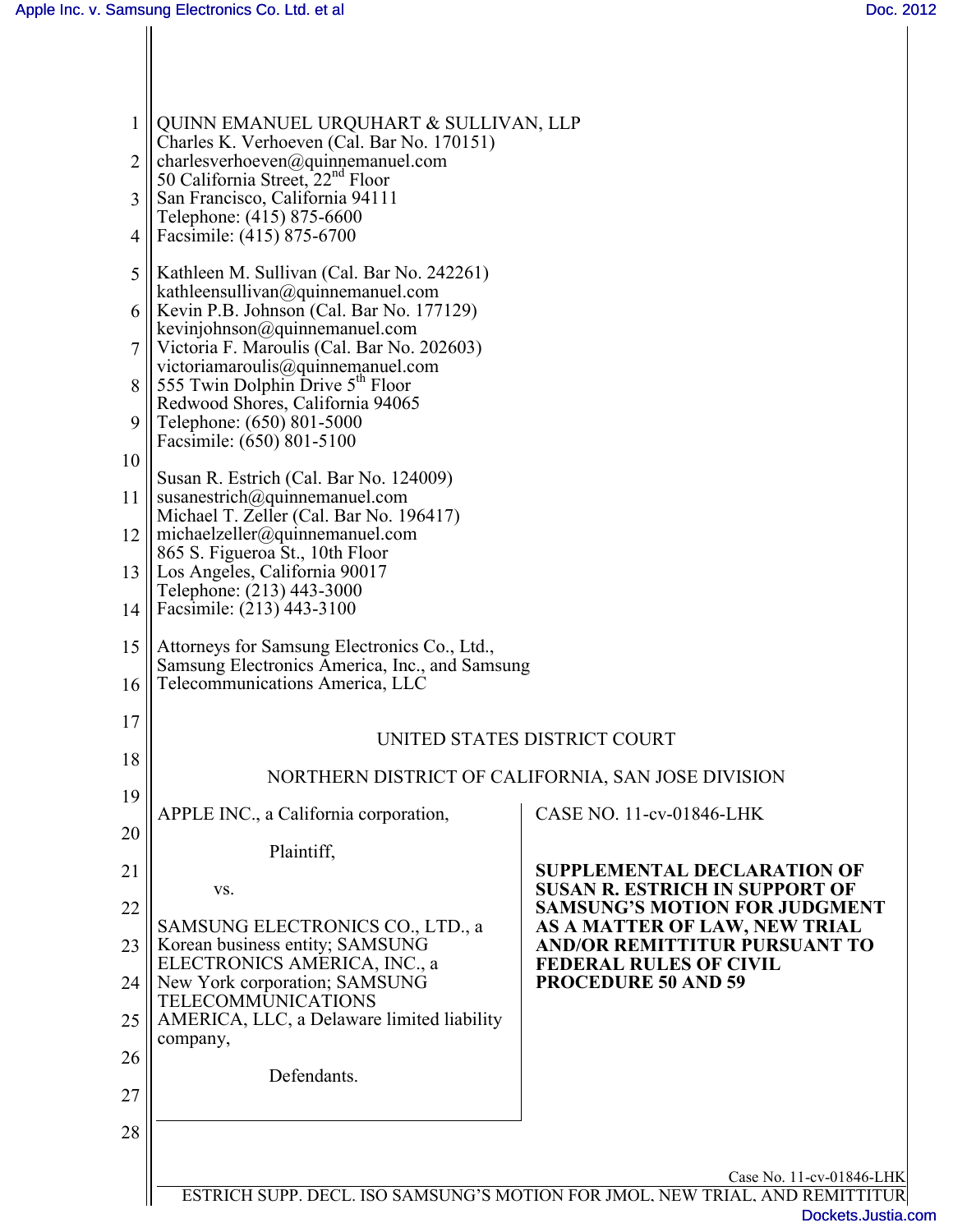1

I, Susan R. Estrich, declare as follows:

2 3 4 5 6 7 1. I am a member of the bar of the State of California, admitted to practice before this Court, and a partner at Quinn Emanuel Urquhart & Sullivan, LLP, counsel for Samsung Electronics Co., Ltd., Samsung Electronics America, Inc., and Samsung Telecommunications America, LLC (collectively "Samsung"). Unless otherwise indicated, I have personal knowledge of the facts set forth in this declaration and, if called upon as a witness, I would testify to such facts under oath.

8 9 2. I submit this declaration in support of Samsung's Notice of Motion and Motion for Judgment as a Matter of Law, New Trial, and/or Remittitur (the "Motion").

10 11 12 13 14 15 16 17 18 3. In response to Samsung's motion detailing Velvin Hogan's failure to reveal his litigation with Seagate during *voir dire* and its impact on the integrity of the trial and the verdict, Apple demanded that Samsung disclose the timing of its knowledge regarding those facts. A true and correct copy of Apple's email, along with further correspondence between counsel for the parties that resulted in Apple's agreement that any such disclosures would not constitute a waiver of any privilege, is attached hereto as Exhibit A. By way of separate declaration, Samsung is confirming to Apple that it did not know of Mr. Hogan's undisclosed litigation against Seagate until after the verdict. To date, Apple has not revealed whether it was aware of Mr. Hogan's litigation against Seagate prior to the verdict or prior to Samsung's Motion.

19 20 21 22 23 24 4. After Samsung filed its Motion on September 21, 2012, Reuters published an account of an additional interview given by Mr. Hogan. Attached hereto as Exhibit B is a true and correct copy of an article entitled "Samsung goes after jury foreman in bid to reverse Apple verdict." This copy of the article was printed on October 1, 2012 from the website *Thomson Reuters* at the following URL: http://newsandinsight.thomsonreuters.com/Legal/News/2012/09\_- \_September/Samsung\_goes\_after\_jury\_foreman\_in\_bid\_to\_reverse\_Apple\_verdict/.

25 26 27 5. According to the article, Mr. Hogan stated "that he didn't mention the 1993 Seagate case" during *voir dire* because "he wasn't asked specifically to disclose every case he'd ever been involved in." Further, the article states that Mr. Hogan said that he sued Seagate for fraud.

28

//